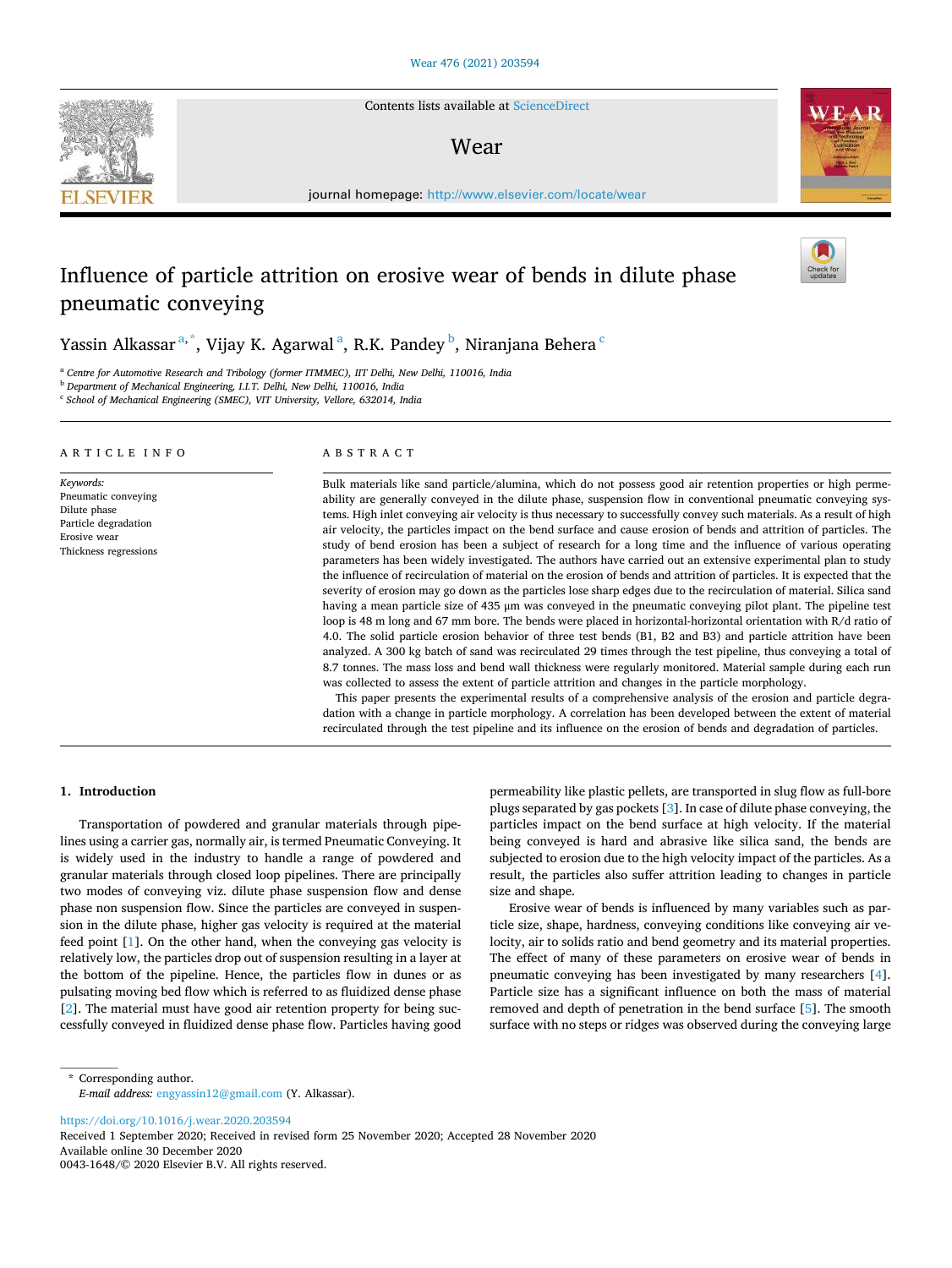sand particle of 230 μm mean diameter. In contrast, the small particles of 70 μm caused erosion in a narrow, concentrated zone. The depth of penetration for the same amount of mass loss was thus very different with variation in particle size. In addition, the particle shape also plays a significant role in the erosion behaviour [\[6\]](#page-7-0). The erosion rate caused by angular particles was significantly high by as much as four times compared to those of spherical particles. However, the shielding effect resulting from an increase of particle concentration in the gas stream does help reduce mass and thickness loss in pneumatic conveying of Olivine sand [\[7\]](#page-7-0). Macchini et al. [\[8\]](#page-7-0) revealed that the specific erosion rate dropped with an increase in volumetric solids concentration. The bend orientation is another feature which influences the location of maximum depth of penetration and failure of the bend [\[9\]](#page-7-0).

The useful life of the bends when subjected to erosion is influenced both by the mass loss and depth of penetration in the outer bend surface. Fine particles tend to cause erosion in a narrow zone thus leading to failure of bends even when the mass loss is relatively small. An array of sixteen ultrasonic sensors mounted to the outer surface of bend were used for measuring the reduction in wall thickness [[10\]](#page-7-0). The sixteen transducers gave information about distribution and patten of erosion under different conditions in multiphase flow. Solnordal et al. [\[11](#page-8-0)] examined the distribution of erosion depth profile (erosion scar) on the surface of the elbow after conveying a specific quantity of material by using a profilometer. Symmetrical distribution of erosion on the extrados of the surface was observed with maximum erosion depth at the center. Non-intrusive Acoustic method showed good promise for monitoring erosion in dilute phase pneumatic conveying [\[12](#page-8-0)].

The attrition of particles due to impact on the bend surface results in generation of finer particles which further affects the change in the flow pattern of the material in the pipeline. Conveying air velocity and impact angle (defined as the angle between the straight path of the particle and the tangent line on the wall at impact point) are the most significant variables affecting particle degradation [\[13\]](#page-8-0). The degradation of powders increased at lower solids loading ratio which defined as the mass flow rate of material to mass flow rate of air [\[14](#page-8-0)] or at higher conveying air velocity [\[13\]](#page-8-0). Kalman [\[15](#page-8-0)] presented that the attrition rate in pneumatic conveying could be decreased or controlled by either conveying material in dense phase mode of flow or reduction in the air velocity in the dilute phase to slightly above the saltation velocity of the particles. Particle attrition or degradation can also be minimized by choosing a suitable bend geometry (to change the angle of impact) or by

selection of an appropriate bend material. For example, the bends could be constructed with resilient materials to absorb a portion of the impact energy such as rubber [\[16](#page-8-0)]. Salman et al. [\[17](#page-8-0)] found during transporting fertilizer particles in pneumatic conveying pipeline that the number of broken particles increased with an increase in air velocity. The strength of conveyed particles also effects the attrition rate. Lower attrition level was observed for particles with higher hardness [\[18](#page-8-0)].

Erosive wear of bends and particle attrition are operational problems in dilute phase pneumatic conveying that are inherently connected because both these problems are attributed to high velocity impact of conveyed material on the bend surface. In this paper, the degradation of conveyed particles and erosion wear of three test bends have been studied in detail in the pneumatic conveying pilot plant.

#### **2. Experimental details**

#### *2.1. Experimental test rig*

Silica sand was conveyed in dilute phase through a 48 m long and 67 mm bore pipeline at air velocity 20 m/s and solid loading ratio (SLR) 1.0, as illustrated in Fig. 1. The experimental pilot plant consisted of a supply hopper, rotary feeder, conveying pipeline, storage hopper and a bag air filter to separate the particles from conveyed air. Compressed conveying air at 1 bar gauge pressure was supplied to the conveying system through a two-stage Roots type blower. Rotameter positioned in the compressed air line was used for measuring air flow rates. Supply hopper was mounted above a variable speed rotary feeder that was utilized for feeding materials against high pressure of air in the conveying pipeline. The storage hopper was installed above the supply hopper, which was separated by a butterfly valve. The storage hopper was mounted on the load cells to measure solid mass flow rates since the conveyed material was offloaded into this hopper for recirculation.

#### *2.2. Pipeline test loop*

The 48 m long pipeline test loop was entirely in the horizontal plane, with a short vertical pipeline and eight bends having a 268 mm radius of curvature (R/d ratio of 4). The concentricity and alignment of the pipeline joint in the test loop were ensured via clamp couplings for avoiding the disturbance in particle flow. The erosive wear behavior of three test bends labeled as B1, B2 and B3 in Fig. 1 was monitored. The



**Fig. 1.** Schematic diagram of the experimental test rig.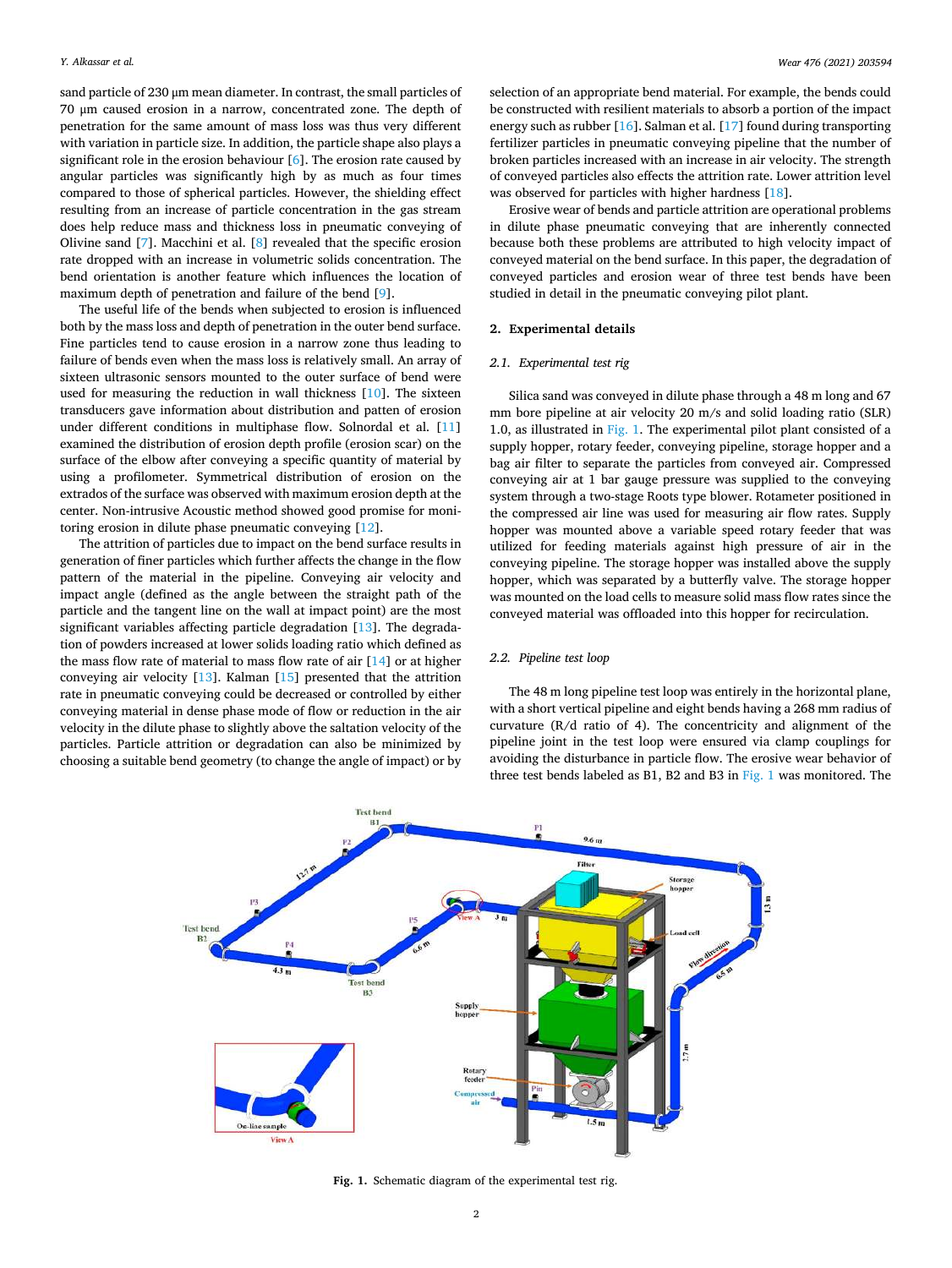<span id="page-2-0"></span>test bends (except for test bend B3) placed at the end of the long horizontal pipeline were proceeded by a sufficient long distance to ensure that the particles reaccelerated to their steady state velocity. The required length for the re-acceleration of particles downstream of the bend is between 30 d and 100 d [\[19](#page-8-0)]. Since the mean particle size of the fresh sand was high, it is expected that the acceleration length would be between 80 d and 100 d.

### *2.3. Experimental plan*

Silica sand having a particle density of 3000 kg/ $m<sup>3</sup>$  and mean particle size of 435 μm was recirculated through the test pipeline. Fig. 2 shows the particle size distribution of the silica sand. The shape of the erodent particle was examined under the SEM micrograph as seen in Fig. 3. It is seen that the fresh sand consisted of angular-shaped particles with sharp corners and edges.

One batch of 300 kg Silica sand was recirculated through the test pipeline at the same conveying conditions. The air velocity at the inlet was 20 m/s and the solid loading ratio was 1.0. The measurements of weight loss and the wall thickness of bends were recorded after every 5 runs (i.e., after conveying 1500 kg of sand). The wall thickness of the bends was measured using an ultrasonic thickness probe at  $15<sup>0</sup>$  section along the outer circumference of the bend. The online sample method is used as a means of obtaining the representative sample to monitor the extent of degradation and to establish a co-relation between the particle attrition and bend erosion. During the steady-state period of conveying, 100 g sample was collected for particle size distribution and SEM analysis. The material was recirculated 29 times to artificially reduce the mean particle size. It could not be conveyed any further due to erosion of the rotary feeder blade tips. Where after every 10 runs, the rotary feeder was opened for visual inspection of the rotor blade tip. During the course of this program, erosion of the rotary feeder blade tip was observed and monitored, and hence it is expected that the air leakage was not increased. Since some fluctuation in the flow was observed in 29 runs, the rotor blade tip was checked again for erosion. Because the blade tip was observed to have eroded, the experimentation was terminated.

# **3. Results and discussions**

As indicated in the earlier sections, 300 kg batch of material was recirculated 29 times. Thus, a total of 8700 kg material was conveyed through the same set of pipeline bends. The results of erosion and particle degradation are presented in the following sections.



**Fig. 3.** SEM microphotographs of Fresh erodent material (Silica sand).

#### *3.1. Overall erosion of bends*

The mass loss of test bends (B1, B2 and B3) were measured at regular intervals. A graphical representation of the cumulative mass loss of each test bend against the quantity of sands conveyed is shown in Fig. 4. The mass loss during the initial runs was more as compared to subsequent runs. This is expected because initially the sand particles had sharp



**Fig. 4.** Mass loss of test bends against the total mass of sand conveyed.



**Fig. 2.** Particle size distribution of fresh erodent particle.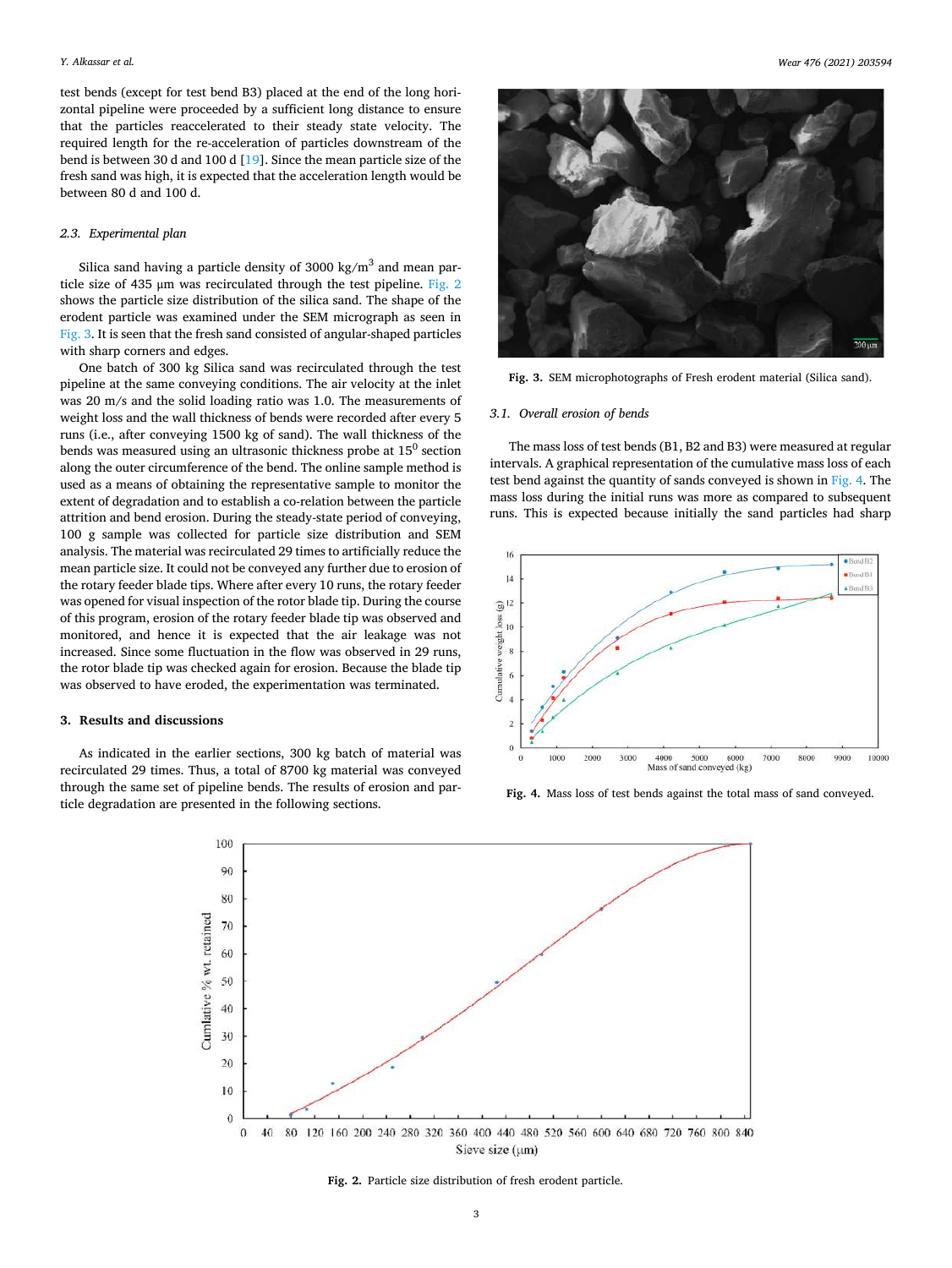edges which led to a higher rate erosion of the target surface of bends. With recirculation, the sand particles got disintegrated (degraded), loose sharp edges, got rounded off and thus caused lesser loss of material. It has also been noticed that the test bend B2 had a higher specific erosion rate in comparison to the other two test bends (B1 and B3). The length of the straight pipeline between bends B1 and B2 is more than 12 m. This ensures that after impacting at the bend B1, the particles could reaccelerate to their steady state velocity. Due to air expansion effect, it is expected that the erosion of bend B3 should be more than that of bend B2, but the straight length of the pipeline between B2 and B3 may not be sufficient for the coarse particles to reaccelerate to their steady state velocity. This would result in particles impacting at a lower velocity and hence lower magnitude of erosion of bend B3. In other words, the length between bend B2 and B3 was not sufficiently long for particles to reaccelerate to their steady state velocity. This means that the particles did not impact at bend B3 with the velocity at which they would have impacted if the distance between bend B2 and B3 was longer. This is the reason that the wear of bend B3 was lower than that of bend B2. If the particles had reaccelerated to the steady state value, the velocity of impact at bend B3 would have been higher, and accordingly, the wear of bend B3 would have been more than that of bend B2.

#### *3.2. Depth of penetration*

The reduction in wall thickness of test bends (B1, B2 and B3) was measured and shown in Fig. 5. The maximum erosion and hence the depth of penetration was observed at around 30◦ bend angle from inlet. It is expected since mild steel is a ductile material and maximum erosion would be observed at lower values of impact angle. It was further observed that as the material was recirculated, the magnitude of penetration in wall thickness reduced. The experimental results presented here is an average of four measurements.

[Fig. 6](#page-4-0) shows the reduction in maximum wall thickness of the test bends at  $30^0$  with continuous re-circulation. It has been found that the reduction in wall thickness was higher for test bend B2 as compared to the other bends resulting in rapid failure for the bend. It has been observed that the reduction in wall thickness of bend B2 was 5.77% for the first four runs and 5.38% for the next 25 runs run. This reinforces the point that the material lost sharp edges and caused much less erosion as compared to the fresh sand. Similar values for the bend B1 were 3.54% and 3.63% respectively.

conveyed particles are essential parameters of bulk materials which play a vital role in the flow behavior of powders during the conveying. Hence, it is necessary to monitor particle degradation rate during the experimental work because the degraded particles also affect the erosion rate as well as the wall thickness penetration of the test bends. It is depicted from [Fig. 7](#page-4-0) that the particle degraded rapidly for the first four runs but in the subsequent runs, the rate of particle degradation was much lower. The mean particle size reduced by 31.0% of initial size after four runs and 12.3% for the remaining 25 runs. This leads to an important conclusion that for the first 4 runs, erosion rate as well as wall thickness regression, was higher as compared to rest of conveying cycles. This clearly establishes that the rate of erosion of the bends and particle attrition are inter linked.

Both erosive wear and particle attrition result from the high velocity impact on the bend surface, and hence the mechanism of erosion and attrition is common to a large extent. [Fig. 8](#page-4-0) shows the trend of erosive wear and particle size with the number of the test. It has been observed that particles degraded faster for the first four-run and this corresponding with a high mass reduction in test bends. The slope of the trend in particle size reduction and the reduction in the rate of erosion was of similar. It is thus important to analyze the relationship between the rate of erosion and particle attrition.

[Fig. 9](#page-5-0) shows the influence of particle size on specific erosion of test bends. Specific erosion is a dimensionless ratio of the mass loss of test bend to mass conveyed through it. It is revealed that when particles were fresh and their size was large with sharp edges, the erosive wear was significant. With recirculating the particles, the edges were broken and consequently degraded. As attrition continued, the shape of the particles became more rounded off and reduction in mean particle size and hence deceleration of erosive wear. This is because the smaller particle size was, the lesser kinetic energy of erodent particles was, and hence a relatively lower impact force to erode the surface. In addition, the shape of the particles also affects the magnitude of erosion. On the other hand, the smaller size of erodent particles was much influenced by hydrodynamics and turbulence of the continuous phase. This means that the particles responded to fluctuations in the flow more easily with higher attrition, and hence the majority of particles followed the airflow path rather than impacting on the bend wall.

#### *3.4. Particle shape*

*3.3. Particle attrition* 

The mean particle size and the particle size distribution of the

[Fig. 10](#page-5-0) shows the SEM image of sand particles after the first conveying run and the third conveying run. It has been observed that the particles degraded fast and resulting in a significant reduction in the mean particle size and sharp edges getting rounded off. Particles of the



**Fig. 5.** History of wall thickness reduction with number of run for test bend B1.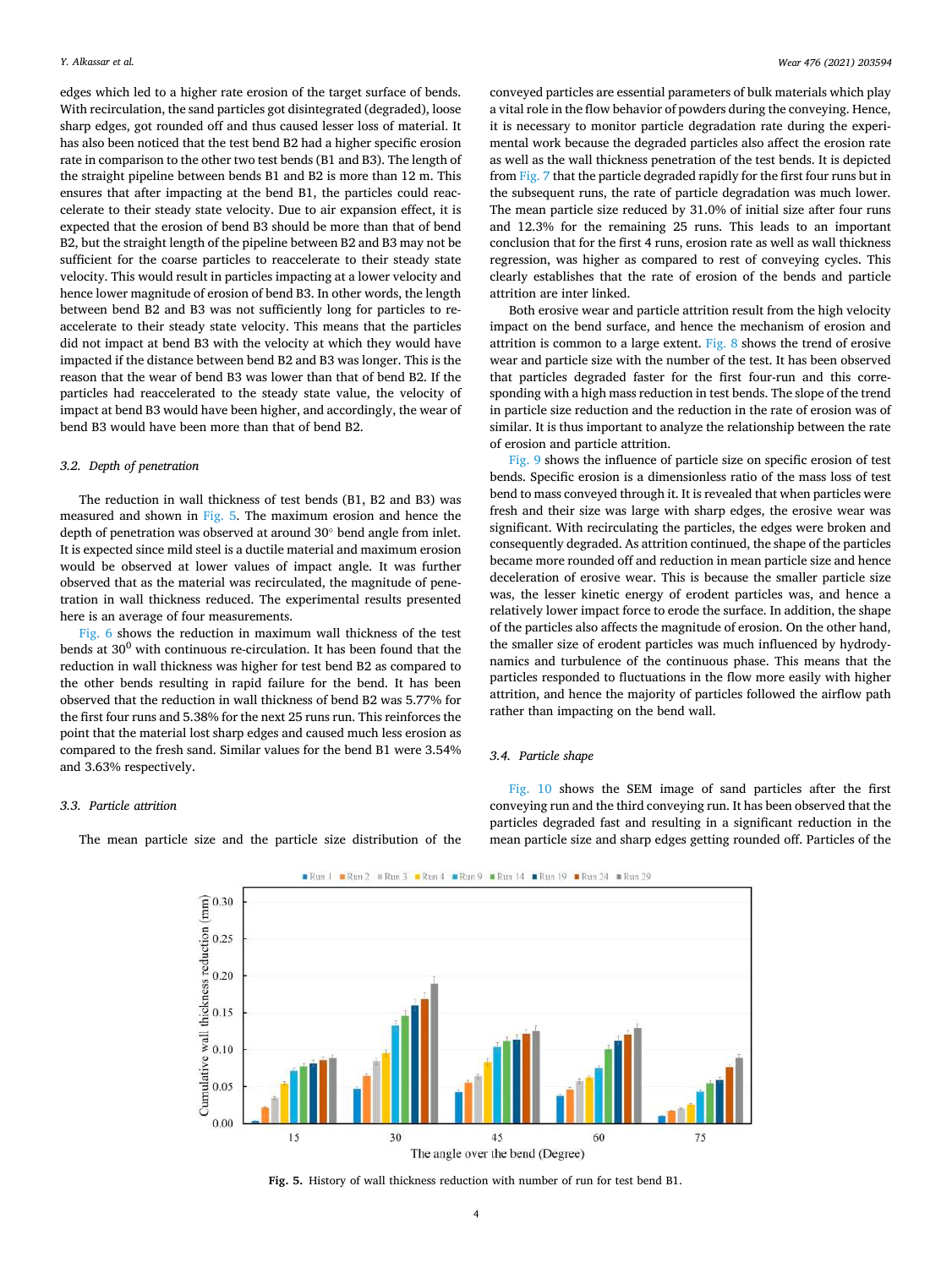<span id="page-4-0"></span>

Fig. 6. Maximum wall thickness reduction at 30<sup>0</sup> against test number for all the test bends.



**Fig. 7.** Particle degrades with commutative mass conveyed.



**Fig. 8.** Particle degrades and mass loss with test number for test bend B2.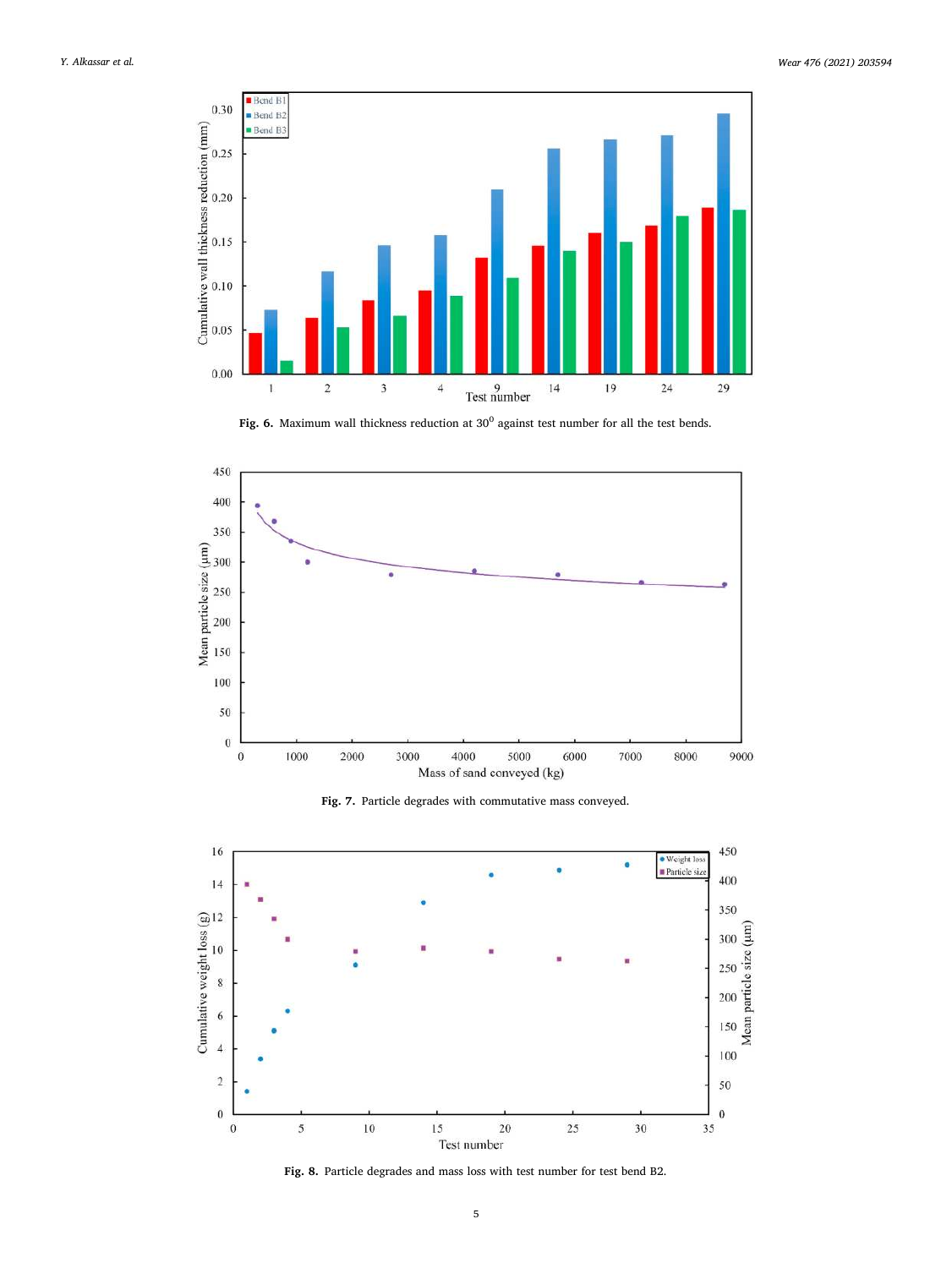<span id="page-5-0"></span>

**Fig. 9.** Relation between Specific erosion rate with particle size for test bends.



**Fig. 10.** Particle shape changes during conveying.



**Fig. 11.** Worn surfaces of test bends.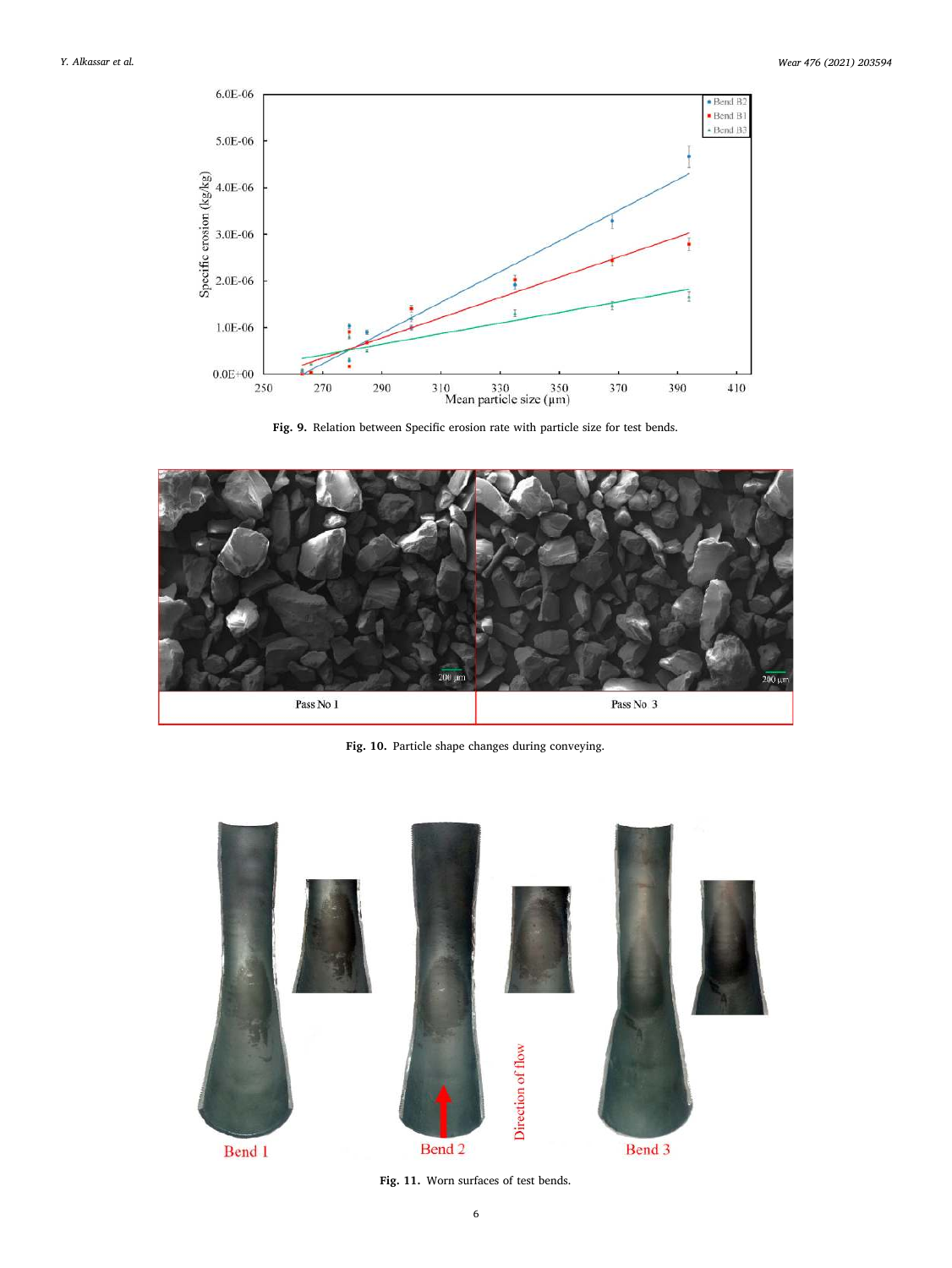fresh sand were sharp and angular but subsequently, after pass no. 1 to pass no. 3 the edge of particles got rounded off.

#### *3.5. Wear profile*

At the end of conveying process, the bends used during the experiments were cut into two halves along the centerline to examine the wear profile of the bend surfaces. These are shown in [Fig. 11](#page-5-0). The wear pattern on all the test bends was different depending upon the impact velocity. It is also observed that the material removal from the bend 2 was limited over a concentrated area resulting in higher depth of penetration. Moreover, the wear marks for the test bend 2 was symmetric about the extrados compared to wear marks of the other bends indicating the particles was fully suspended over the carrier gas and the flow reaches steady-state condition before entering the bend 2. Finally, all worn surfaces of tested bends were smooth with no steps or ridges formation.

#### **4. Empirical relation for erosion**

From the above experimental observations, it is seen that at identical conveying conditions, the particle degradation and the erosive wear of bends are interlinked as the quantity of material (or the number of batches recirculated) through the bends increases. So,

$$
Er = f(d, N) \tag{1}
$$

Particle degradation is also influenced by the number of times the same batch of material is recirculated. In order to develop an empirical relation for erosive wear (*Er*), two dimensionless parameters: number of runs (*N*) and particle degradation factor (*β<sup>n</sup>* ) are used. The equation is presented as follows:

$$
Er = C\left(1 - \beta_n\right)^a \left(N\right)^b \tag{2}
$$

Where:

*C* is coefficient and a, b are exponents. Particle degradation factor  $\beta_n = \frac{dn_{50}}{d_{50}}$ . dn50: Mean particle diameter at run n. d50: Mean particle diameter at the initial run (for fresh sand).

The unknown coefficient and exponents are found by using experimental data. For that reason, the equation is written in the form of logarithmic function as follows:

$$
Log (Er) = log (C) + a*log (1-\beta n) + b*log (N)
$$
\n(3)

Experimental data of erosion with the number of runs and mean particle size are used to the above equation in order to find the coefficient and exponents. The number of equations will be established based upon the number of tests used. In this case, 9 cases of experimental data have been used. These equations can be presented in matrix as follows:

$$
\begin{Bmatrix}\n\text{Log}(Er1) \\
\text{Log}(Er2) \\
\text{Log}(Ern)\n\end{Bmatrix} = \begin{bmatrix}\n1 & \log(1 - \beta_1) & \log(N = 1) \\
1 & \log(1 - \beta_2) & \log(N = 2) \\
\vdots & \vdots & \ddots & \vdots \\
1 & \log(1 - \beta_n) & \log(N = n)\n\end{bmatrix} \begin{Bmatrix}\n\log(C) \\
a \\
b\n\end{Bmatrix}
$$
\n(4)

The above equation represented in matrix form has been solved for the unknown in MATLAB software. The calculated unknowns are given as below:

$$
C = 11.5355; \quad a = 1.0363; \ b = 0.3545
$$

So, the final form of the equation is written as:

$$
Er = 11.5355(1 - \beta_n)^{1.0363}(N)^{0.3545}
$$
 (5)

Fig. 12 shows good prediction of mass loss of bend from the above model. The predicted mass loss varies from the experimental data within the boundary  $\pm 15\%$  of the error margin.

It is observed in [Fig. 4](#page-2-0) that the maximum wall reduction occurred at 30◦ from the bend inlet. So, similarly, the proposed model for prediction of wall thickness reduction (w) at  $30^\circ$  is written as follows:

$$
w = d \left(1 - \beta_n\right)^{m} (N)^{k} \tag{6}
$$

The unknown coefficient (d) and exponents (m and k) are found by using experimental data. So, the final form of the equation is written as

$$
w = 0.1746(1 - \beta_n)^{0.3445} (N)^{0.2567}
$$
 (7)

[Fig. 13](#page-7-0) shows good prediction of maximum wall reduction from the above model. The predicted maximum wall reduction varies from the experimental data within the boundary  $\pm 15$ % of the error margin. The above-developed equations are only applicable for Silica sand conveyed material. However, using the same methodology for developing a correlation between the erosion and particle degradation for other conveying materials the coefficient and exponents will be changed, and the equations will be accordingly modified.



**Fig. 12.** The relation between predicted and experimental mass loss.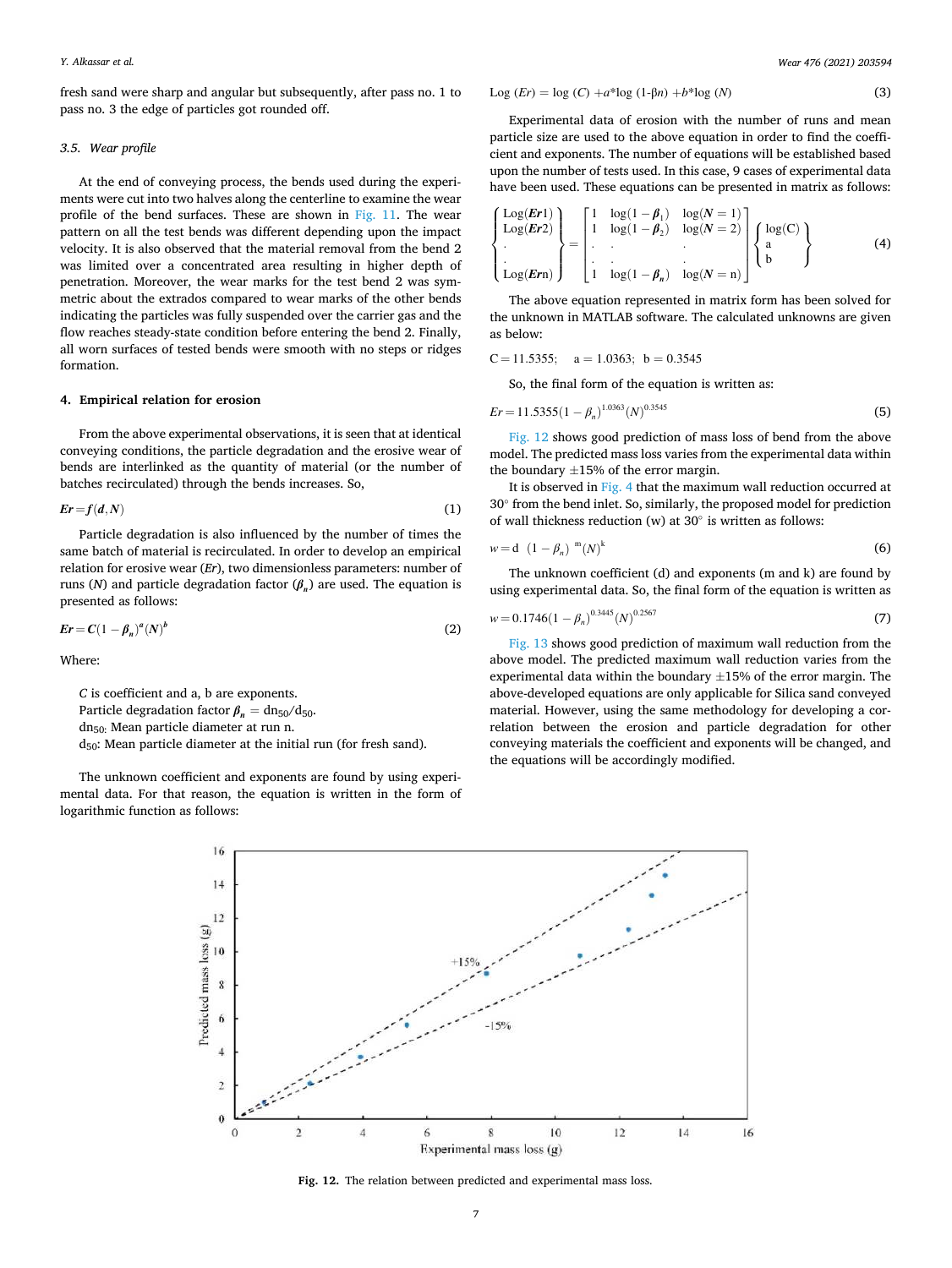<span id="page-7-0"></span>

**Fig. 13.** Relation between predicted and experimental maximum wall reduction.

#### **5. Conclusions**

Solid particle erosion behavior of three test bends (B1, B2, and B3) and particle degradation in dilute phase pneumatic conveying were analyzed. Sand as erodent particle (mean particle size of 435 μm) was recirculated 29 runs in a test loop at conveying velocity 20 m/s. The analysis revealed that the maximum depth of wear occurred at an angle 30◦ around the bend irrespective of the number of recirculation of eroded particle. The mass loss of test bends at the first four-run was observed to be high in comparison to the remaining runs as well as accompany rapid degradation in the erodent particle. In addition, the bend B2 exhibited excessive erosion compared to the others because the erodent particle reached steady-state condition prior enter the bend and higher particle velocity due to air expansion effect. On the other hand, the degradation rate of particles became more stable with further

recirculation indicating their shape got well rounded. The impact event on eroded surface material revealed interrelation between erosive wear and particle attrition. The larger the particle size was, the higher erosion rate was. As particle shape being more rounded, the erosion rate and particle attrition as well became less. Finally, the predicted results from developed model based on non-dimensional factors such as the number of run and particle degradation factor show a reasonable accuracy with experimental ones.

# **Declaration of competing interest**

The authors declare that they have no known competing financial interests or personal relationships that could have appeared to influence the work reported in this paper.

| d                | Pipe diameter, m                              |
|------------------|-----------------------------------------------|
| $\boldsymbol{R}$ | Radius of bend curvature, m                   |
| <b>Fr</b>        | Erosive wear (i.e., mass loss), $g$           |
| N                | Number of runs                                |
| Bn               | Particle degradation factor                   |
| dn50             | Mean particle diameter at run n, um           |
| d50              | Mean particle diameter at the initial run, um |
| W                | Wall thickness reduction, mm                  |

#### **References**

**List of symbols** 

- [1] Yassin Alkassar, Vijay K. Agarwal, R.K. Pandey, Niranjana Behera, Analysis of dense phase pneumatic conveying of fly ash using CFD including particle size distribution, Part. Sci. Technol. (2020) 1–16, [https://doi.org/10.1080/](https://doi.org/10.1080/02726351.2020.1727592)  [02726351.2020.1727592.](https://doi.org/10.1080/02726351.2020.1727592)
- [2] Yassin Alkassar, Vijay K. Agarwal, R.K. Pandey, Niranjana Behera, Experimental study and Shannon entropy analysis of pressure fluctuations and flow mode transition in fluidized dense phase pneumatic conveying of fly ash, Particuology 49 (2020) 169–178, <https://doi.org/10.1016/j.partic.2019.03.003>.
- [3] Yassin Alkassar, Vijay K. Agarwal, Niranjana Behera, Mark G. Jones, R.K. Pandey, Transient characteristics of fine powder flows within fluidized dense phase pneumatic conveying systems, Powder Technol. 343 (2019) 629–643, [https://doi.](https://doi.org/10.1016/j.powtec.2018.11.081)  [org/10.1016/j.powtec.2018.11.081](https://doi.org/10.1016/j.powtec.2018.11.081).
- [4] Rajeshwar Verma, Vijay K. Agarwal, R.K. Pandey, Piyush Gupta, Erosive wear reduction for safe and reliable pneumatic conveying systems: review and future directions, Life Cycle Reliability and Safety Engineering 7 (3) (2018) 193–214, <https://doi.org/10.1007/s41872-018-0055-7>.
- [5] David Mills, J.S. Mason, Particle size effects in bend erosion, Wear 44 (2) (1977) 311–328, [https://doi.org/10.1016/0043-1648\(77\)90147-8.](https://doi.org/10.1016/0043-1648(77)90147-8)
- [6] Alan V. Levy, Pauline Chik, The effects of erodent composition and shape on the erosion of steel, Wear 89 (2) (1983) 151–162, [https://doi.org/10.1016/0043-1648](https://doi.org/10.1016/0043-1648(83)90240-5)  [\(83\)90240-5.](https://doi.org/10.1016/0043-1648(83)90240-5)
- [7] Tong Deng, A.R. Chaudhry, Mayur K. Patel, Ian Michael Hutchings, Michael Scott A. Bradley, Effect of particle concentration on erosion rate of mild steel bends in a pneumatic conveyor, Wear 258 (1–4) (2005) 480–487, [https://doi.org/10.1016/j.](https://doi.org/10.1016/j.wear.2004.08.001)  ar.2004.08.001
- [8] R. Macchini, Michael Scott A. Bradley, Tong Deng, Influence of particle size, density, particle concentration on bend erosive wear in pneumatic conveyors, Wear 303 (1–2) (2013) 21–29, [https://doi.org/10.1016/j.wear.2013.02.014.](https://doi.org/10.1016/j.wear.2013.02.014)
- [9] Tong Deng, Mayur K. Patel, Ian Michael Hutchings, Michael Scott A. Bradley, Effect of bend orientation on life and puncture point location due to solid particle erosion of a high concentration flow in pneumatic conveyors, Wear 258 (1–4) (2005) 426–433, [https://doi.org/10.1016/j.wear.2004.02.010.](https://doi.org/10.1016/j.wear.2004.02.010)
- [10] Ronald E. Vieira, Mazdak Parsi, Peyman Zahedi, Brenton S. McLaury, Siamack A. Shirazi, Ultrasonic measurements of sand particle erosion under upward